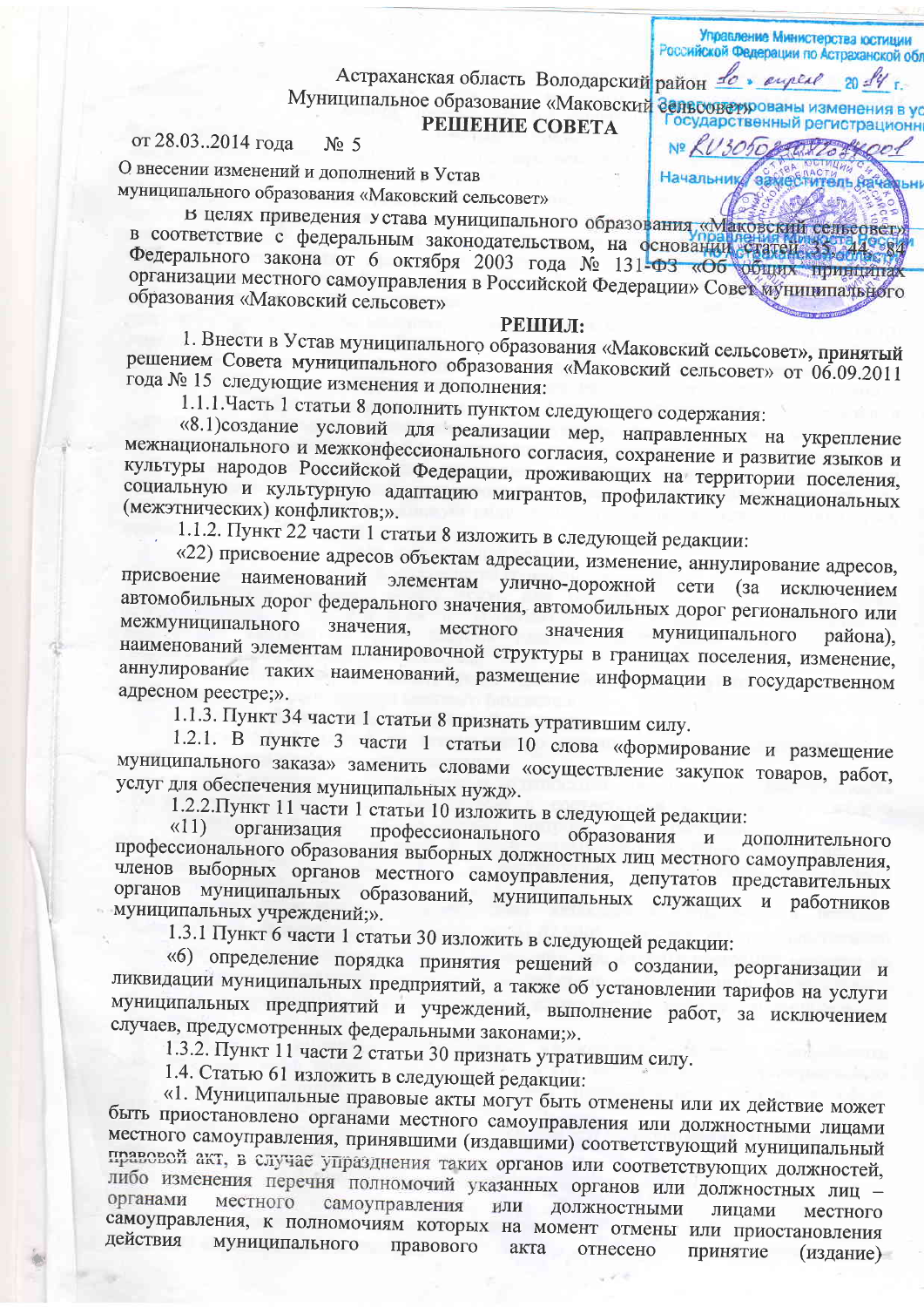соответствующего муниципального правового акта, а также судом; а в части, осуществление органами местного самоуправления регулирующей отдельных государственных полномочий, переданных им федеральными законами и законами Астраханской области, - уполномоченным органом государственной власти Российской Федерации (уполномоченным органом государственной власти Астраханской области).

Действие муниципального правового акта, не имеющего нормативного характера, незамедлительно приостанавливается принявшим (издавшим) его органом местного самоуправления или должностным лицом местного самоуправления в случае получения соответствующего предписания Уполномоченного при Президенте Российской Федерации по защите прав предпринимателей, выданного в соответствии с законодательством Российской Федерации об уполномоченных по защите прав предпринимателей. O<sub>6</sub> исполнении полученного предписания исполнительнораспорядительные органы местного самоуправления или должностные лица местного самоуправления обязаны сообщить Уполномоченному при Президенте Российской Федерации по защите прав предпринимателей в трехдневный срок, а представительные органы местного самоуправления - не позднее трех дней со дня принятия ими решения.

2. Признание по решению суда закона Астраханской области об установлении статуса муниципального образования недействующим до вступления в силу нового закона Астраханской области об установлении статуса муниципального образования не может являться основанием для признания в судебном порядке недействующими муниципальных правовых актов указанного муниципального образования, принятых до вступления решения суда в законную силу, или для отмены данных муниципальных правовых актов.».

1.5. Статью 78 изложить в следующей редакции:

«Статья 78. Закупки для обеспечения муниципальных нужд.

1. Закупки товаров, работ, услуг для обеспечения муниципальных нужд осуществляются в соответствии с законодательством Российской Федерации о контрактной системе в сфере закупок товаров, работ, услуг для обеспечения государственных и муниципальных нужд.

Закупки товаров, работ, услуг для обеспечения муниципальных нужд  $2.$ осуществляются за счет средств местного бюджета.».

1.6. Статью 84 изложить в следующей редакции:

«Статья 84. Контроль за деятельностью органов местного самоуправления и должностных лиц местного самоуправления

Органы местного самоуправления и должностные лица местного самоуправления муниципального образования, наделенные в соответствии с настоящим Уставом контрольными функциями, осуществляют контроль за соответствием деятельности органов местного самоуправления и должностных лиц местного самоуправления настоящему Уставу и принятыми в соответствии с ним решениями Совета муниципального образования.».

Главе муниципального образования «Маковский сельсовет» в порядке,  $2.$ установленном Федеральным законом от 21.07.2005 №97-ФЗ «О государственной регистрации уставов муниципальных образований», представить настоящее решение на государственную регистрацию в территориальный орган уполномоченного федерального органа исполнительной власти в сфере регистрации уставов муниципальных образований.

3. Главе муниципального образования «Маковский сельсовет» обнародовать настоящее решение в течение семи дней со дня его поступления из территориального органа уполномоченного федерального органа исполнительной власти в сфере регистрации уставов муниципальных образований.

4. Настоящее решение вступает в силу со дня его обнародования, произведённого после его государственной регистрации.

4.1. Пункт 1.1.2. настоящего решения вслучает в силу с 01.07.2014.

Председатель Совета МО «Маковский сельсовет» Глава МО «Маковский сельсовет»

H.E. Утеев Т.А.Карпунина